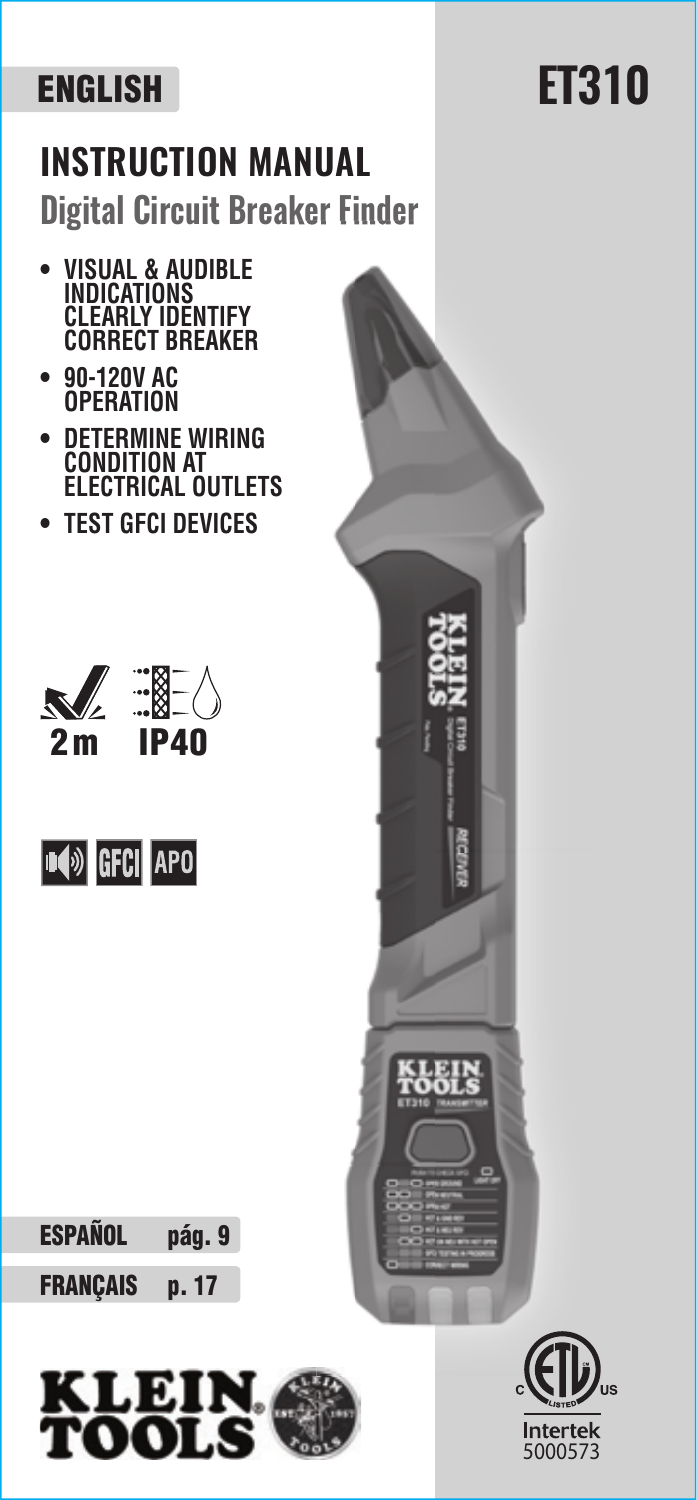#### **GENERAL SPECIFICATIONS**

The Klein Tools ET310 is a digital circuit breaker finder used to locate the correct circuit breaker in a panel to which an electrical outlet or fixture is connected. The transmitter is connected to the electrical outlet or fixture in the circuit while the receiver is used to scan the breakers in the circuit breaker panel.

- **Operating Voltage:** 90V to 120V AC, 50/60Hz
- **Operating Altitude:** 6562 ft. (2000m)
- **Relative Humidity:** <90% non-condensing
- **Operating Temp:** 32**°** to 122**°**F (0**°** to 50**°**C)
- **Storage Temp:** -4**°** to 122**°**F (-20**°** to 50**°**C)
- **Dimensions (transmitter docked in receiver):**   $10.96$ " x 2.16" x 1.39" (278 x 55 x 35 mm)
- **Weight (transmitter, receiver, and batteries):** 7.2 oz. (204 g)
- **Battery (receiver):** 1 x 9V Alkaline (included)
- **Auto-Power Off (receiver):** Following 3 minutes of inactivity
- **Standards:**



 Conforms to: UL STD 61010-1, 61010-2-030 1436.  $\frac{1}{\text{Interest}}$  Certified to: CSA STD C22.2 # 61010-1, 61010-2-030, 160.

- **Drop Protection:** 6.6 ft. (2m)
- **Ingress Protection:** IP40 dust resistant
- **Pollution Degree:** 2

Specifications subject to change.

| <b>SYMBOLS ON BACK OF TESTER</b> |                          |                        |                                                                                                        |  |  |  |
|----------------------------------|--------------------------|------------------------|--------------------------------------------------------------------------------------------------------|--|--|--|
|                                  | Risk of electric shock   | $\bigoplus$<br>ntertek | This product has been independently<br>tested by Intertek and meets applicable<br>published standards. |  |  |  |
|                                  | Warning or Caution       |                        |                                                                                                        |  |  |  |
|                                  | <b>Read Instructions</b> |                        | WEEE - Battery disposal                                                                                |  |  |  |



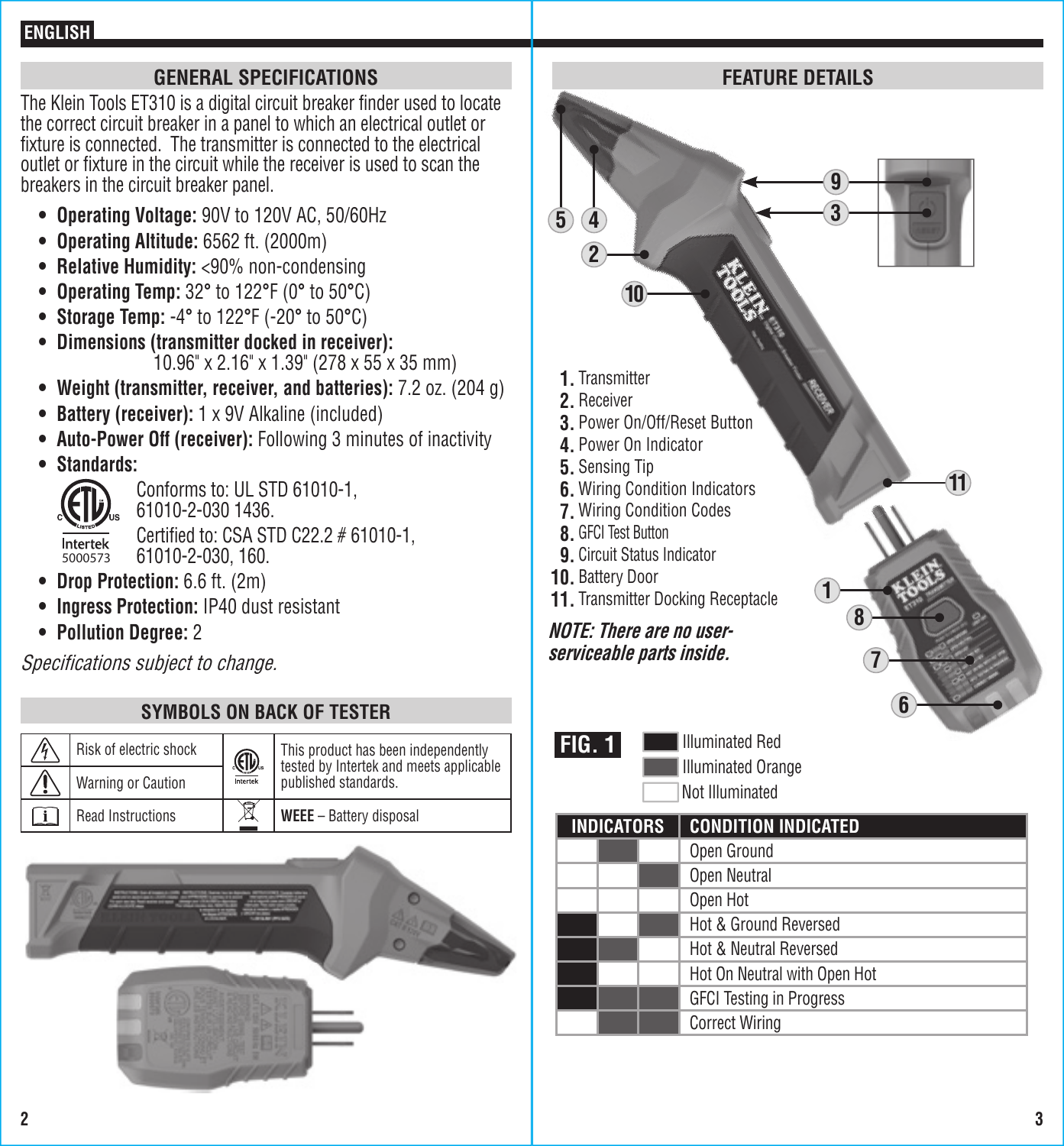#### **WARNINGS**

#### **To ensure safe operation and service of the meter, follow these instructions. Failure to observe these warnings can result in severe injury or death.**

- Failure to follow instructions could result in death or serious injury.
- Prior to use, always verify tester operation by testing on a known live and correctly wired electrical outlet.
- **• DO NOT** use if the tester appears damaged in any way.
- The tester is intended for indoor use only.
- The tester is designed for use with 120V AC electrical systems. DO NOT connect to higher voltage electrical supplies.
- Other equipment or devices attached to the circuit being tested could interfere with the tester, clear the circuit before testing.
- This tester only detects common wiring problems. Always consult a qualified electrician to resolve wiring problems.
- If using accessories to connect to bare wires ensure that the circuit is not energized before inspecting, applying, or removing the transmitter.
- Exercise extreme caution around energized, bare wires, especially when working in or around an open breaker panel.

#### **OPERATING INSTRUCTIONS**

#### **POWER ON/OFF**

Press the Power button **3** to power on the receiver **2** , press and hold the Power button  $\overline{3}$  to power off the receiver. A green indicator  $\overline{4}$  illuminated in the Sensing Tip  $\overline{5}$  and pulsing audible beep indicates that the unit is powered ON. The receiver will automatically power off following 3 minutes of inactivity. The transmitter **1** is powered by the circuit when inserted into an energized electrical outlet.

#### **WIRING CONDITION**

### **Prior to using this tester, always verify proper operation by testing the transmitter on a known energized and correctly wired electrical outlet.**

Insert transmitter **1** into the electrical outlet being tested and compare the illuminated wiring condition indicators **6** with the wiring condition codes **7** printed on the transmitter (FIG. 1).

#### **If the tester indicates that the outlet is not wired correctly, consult a qualified electrician.**

**NOTE:** Conditions NOT indicated include but are not limited to quality of ground, multiple hot wires, reversal of neutral and ground conductors, dual open ground and neutral, and other combinations of defects.



**NOTE:** All appliances or equipment on the circuit being tested should be unplugged to help reduce the possibility of erroneous readings.

### **GFCI TEST**

**NOTE:** Check the GFCI device's user manual for information on how the specific device operates prior to using this tester.

**NOTE:** All appliances or equipment on the circuit being tested should be unplugged to help reduce the possibility of erroneous readings.

**NOTE:** Not designed for testing 30mA ground-fault devices.

Insert the transmitter into the electrical outlet and note the wiring condition **6** & **7** .

# **If the tester indicates that the outlet is not wired correctly, DO NOT attempt to test the GFCI device. Consult a qualified electrician.**

Press the GFCI button **8** on the transmitter **1** to test the GFCI device . Following the test:

- If the GFCI device tripped, de-energizing the circuit, the wiring condition indicators  $(6)$  will all be off (Open Hot). Reset the GFCI device by pressing its reset button. After reset, the transmitter should indicate Correctly Wired **6** & **7** . The GFCI device appears to be functioning correctly.
- **4 5** may not be functioning correctly. Consult a qualified electrician. • If the circuit remains Energized, the GFCI device didn't trip, indicating that it may be incorrectly wired, may not be installed correctly, or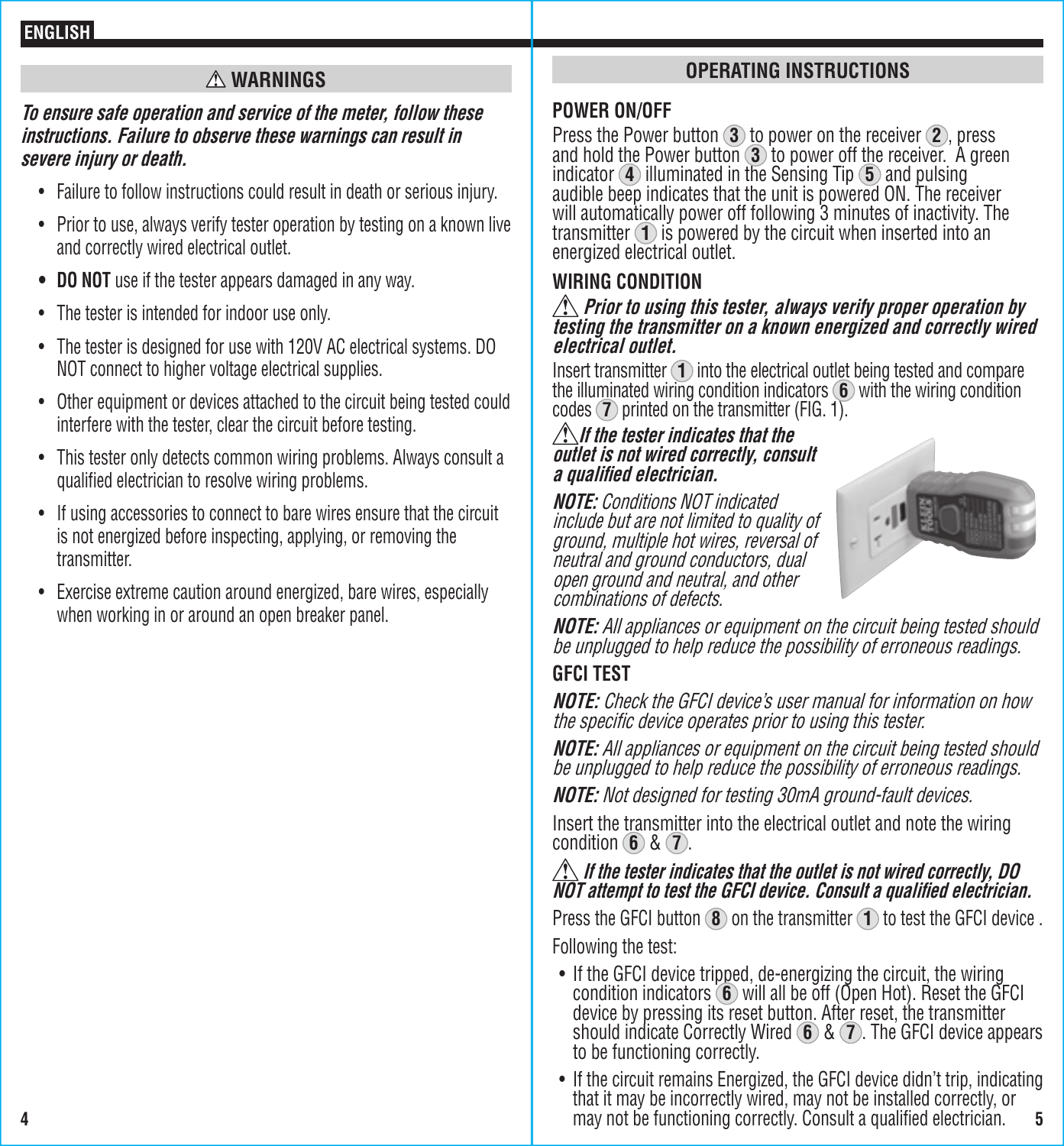#### **OPERATING INSTRUCTIONS**

#### **FINDING CIRCUIT BREAKERS**

Insert the transmitter **1** into the electrical outlet and note the Wiring Condition **6** & **7** . If the transmitter indicates that the outlet is energized and correctly wired, prepare to scan the breakers in the breaker panel with the receiver **2** .

#### *A* **If the tester indicates that the outlet is not wired correctly. cease testing and consult a qualified electrician.**

Power ON the receiver. Before approaching the electrical panel, push the Power On/Off/Reset button **3** once to reset the receiver. Position the receiver so that the sensing tip **5** is oriented perpendicular to the breakers in the panel. Slowly scan all breakers in the panel once, ignoring any audible or visual indications as the receiver is learning the panel.

Scan all breakers a second time. When the breaker connected to the circuit with the transmitter is approached, the frequency of the audible beeps will increase. When located, the audible beep will sound continuously, the circuit status indicator will illuminate red **9** , and the green indicator in the sensing tip **4** will turn off, indicating that the correct breaker has been found.

**NOTE: Resetting the receiver erases prior scanning data stored from a previously 'learned' panel. Always reset the receiver away from the electrical panel to ensure that electrical signals are not being sensed during the reset operation.**



#### **OPERATING INSTRUCTIONS**

#### **CONNECTING TO OTHER FIXTURES USING OPTIONAL ACCESSORIES (CAT. NO. 69411)**

#### **LIGHT SOCKET FIXTURES**

Screw the light fixture adapter into an empty light socket. Connect the transmitter **1** to the 3-to-2 prong adapter, and connect this to the light fixture adapter. The indicators on the transmitter will communicate an open ground wiring condition if the light socket is energized. Follow the instructions in the FINDING CIRCUIT BREAKERS section to find the correct circuit breaker.



**Adapter** 

adapter Transmitter **1**

#### **BARE WIRES**

The transmitter may be connected to bare wires using the outlet-toalligator clips wire adapter. Carefully attach the alligator clips the correct wires. Insert transmitter into the outlet on the wire adapter. The indicators on the transmitter will communicate an open ground wiring condition if the wires are energized. Follow the instructions in the FINDING CIRCUIT BREAKERS section to find the correct circuit breaker.

#### **Exercise extreme caution when working around energized bare wires.**

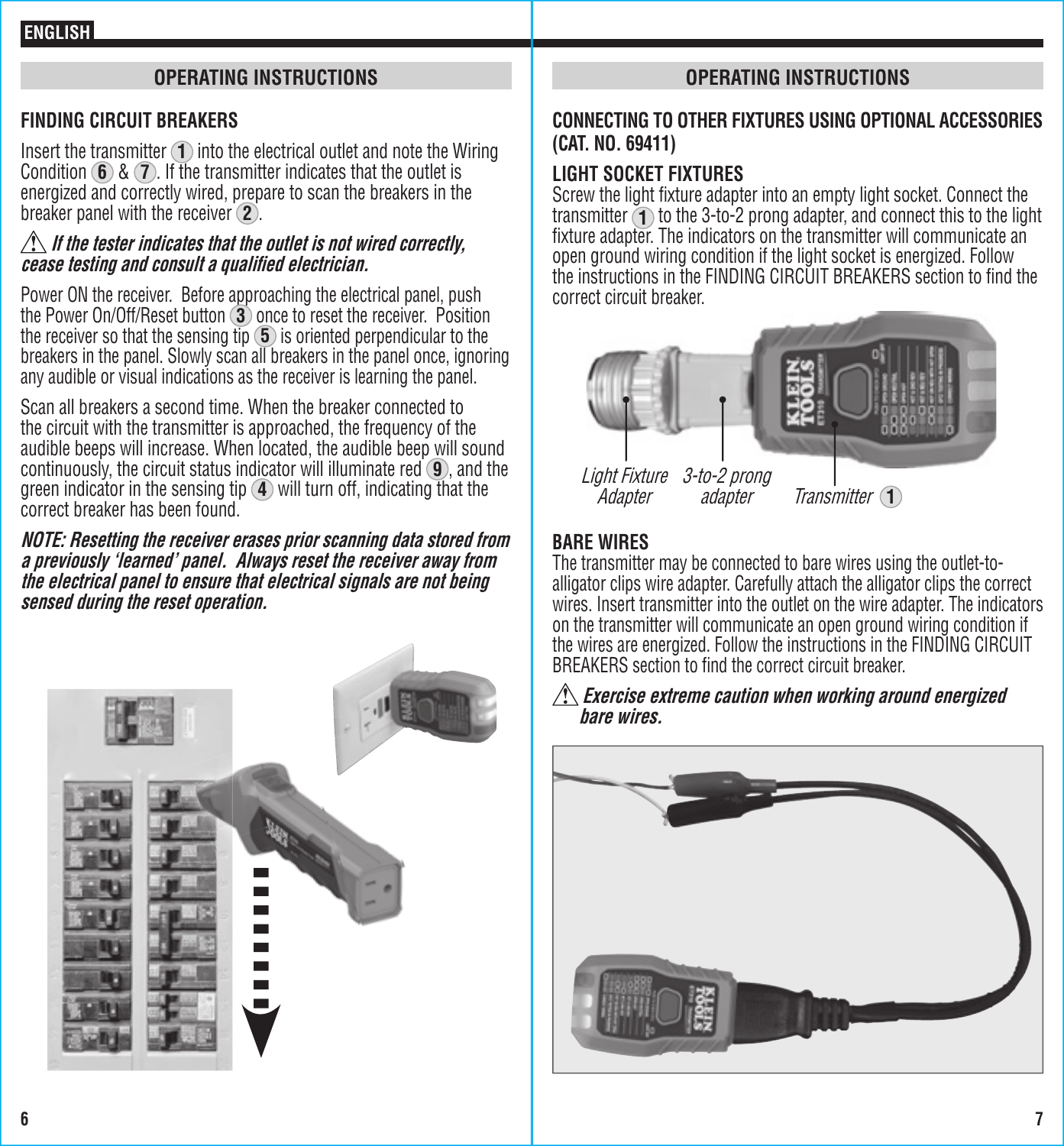#### **MAINTENANCE**

#### **BATTERY REPLACEMENT**

When the Power-On indicator **4** blinks, the battery must be replaced.

- 1. Open the battery compartment door **10** by unscrewing the locking screw.
- 2. Remove exhausted 9V battery and dispose of appropriately.
- 3. Replace the 9V battery, close the battery door, and re-fasten the locking screw.



#### **CLEANING**

Be sure unit is turned off and wipe with a clean, dry lint-free cloth. **Do not use abrasive cleaners or solvents.** Take care to keep the sensor lens clean at all times. If required, loose debris may be removed from lens using clean compressed air. Lens may also be cleaned using a soft cloth or cotton swab with water or rubbing alcohol only. Lens must be allowed to completely dry prior to use.

#### **STORAGE**

The transmitter **1** may be docked in the transmitter receptacle **11** in the receiver **2** for convenient storage. Remove the batteries when the tester will not be used for a prolonged period of time. Do not expose to high temperatures or humidity. After a period of storage in extreme conditions exceeding the limits mentioned in the General Specifications section, allow the tester to return to normal operating conditions before using.

#### **WARRANTY**

#### **www.kleintools.com/warranty**

#### **DISPOSAL / RECYCLE**



**8**

Do not place equipment and its accessories in the trash. Items must be properly disposed of in accordance with local regulations. Please see **www.epa.gov** or **www.erecycle.org** for additional information.

#### **CUSTOMER SERVICE**

**KLEIN TOOLS, INC.**  450 Bond Street Lincolnshire, IL 60069 1-877-775-5346 **customerservice@kleintools.com www.kleintools.com**

## **ESPAÑOL**

## **MANUAL DE INSTRUCCIONES**

**Detector digital de cortacircuitos**

- **INDICACIONES VISUALES Y AUDIBLES QUE IDENTIFICAN CLARAMENTE EL CORTACIRCUITOS CORRECTO**
- **FUNCIONA EN 90 V-120 V CA**
- **DETERMINA CONDICIONES DE CABLEADO EN TOMACORRIENTES**
- **PRUEBA DISPOSITIVOS GFCI**











## **ET310**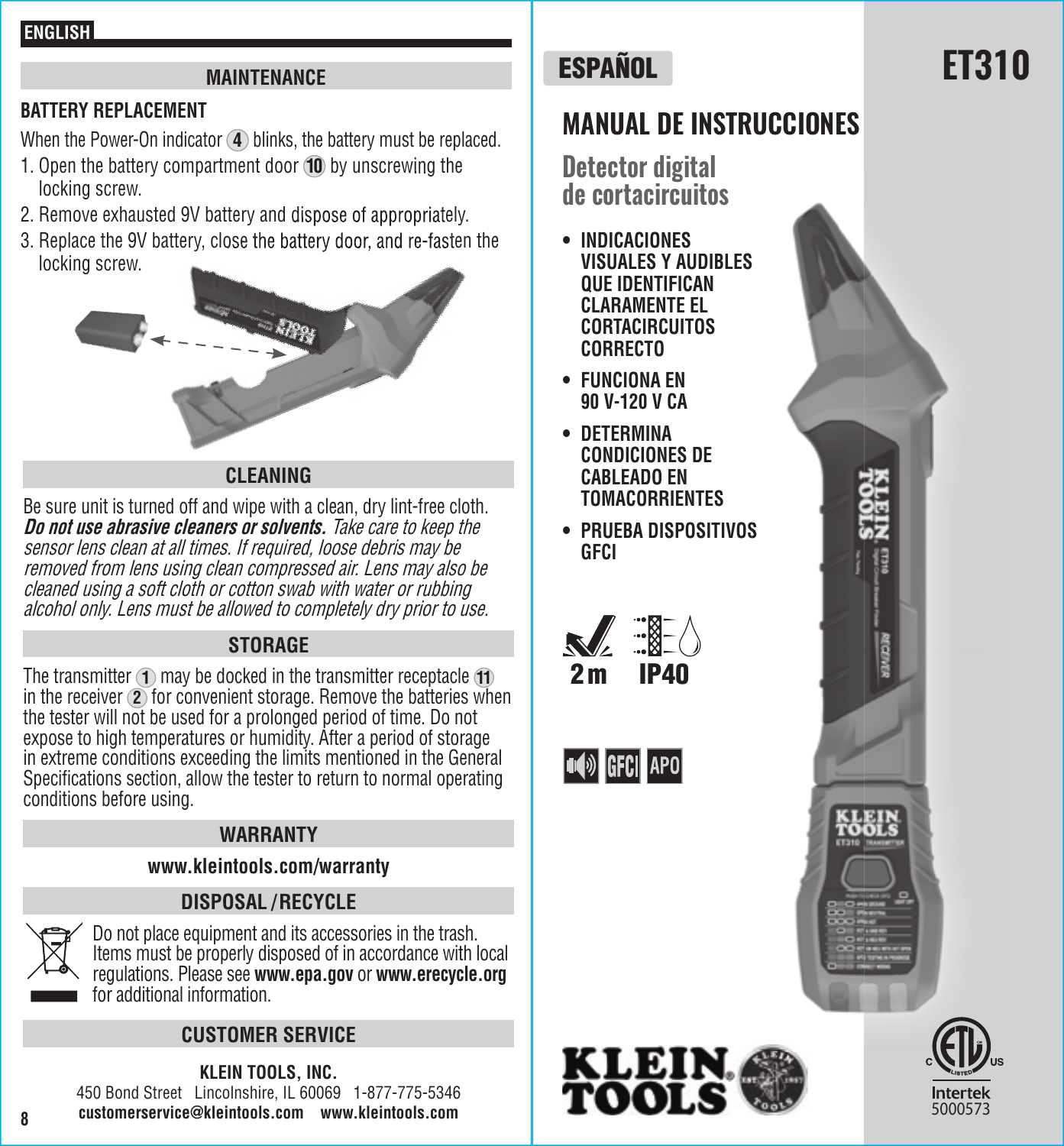#### **ESPECIFICACIONES GENERALES**

El ET310 de Klein Tools es un detector digital de cortacircuitos que se usa para ubicar el cortacircuitos correcto en un panel al que se conecta un tomacorrientes o accesorio eléctrico. El transmisor se conecta al tomacorrientes o al accesorio eléctrico en el circuito, mientras que el receptor se usa para escanear los cortacircuitos en el panel del cortacircuitos.

- **Voltaje de funcionamiento:** 90 V a 120 V CA, 50/60 Hz
- **Altitud de funcionamiento:** 6562' (2000 m)
- **Humedad relativa:** <90 %, sin condensación
- **Temperatura de funcionamiento:** 32 °F a 122 **°**F (0 °C a 50 **°**C)
- **Temperatura de almacenamiento:** -4 °F a 122 **°**F (-20 °C a 50 **°**C)
- **Dimensiones (transmisor acoplado al receptor):**   $10,96" \times 2,16" \times 1,39"$  (278 mm  $\times$  55 mm  $\times$  35 mm)
- **Peso (transmisor, receptor y baterías):** 7,2 oz (204 g)
- **Batería (receptor):** 1 batería alcalina de 9 V (incluida)
- **Función de apagado automático (receptor):** después de 3 minutos de inactividad
- **Normas:**



 Cumple con: UL STD 61010-1, 61010-2-030 1436. Certificado según las normas: CSA STD C22.2

n.º 61010-1, 61010-2-030, 160.

Intertek<br>5000573

- **Protección ante caídas:** 6,6' (2 m)
- **Protección de ingreso:** IP40, resistente al polvo
- **Grado de contaminación:** 2

Especificaciones sujetas a cambios.

#### **SÍMBOLOS EN LA PARTE POSTERIOR DEL PROBADOR**

| Riesgo de choque<br>eléctrico | <b><u></u></b><br>Intertek | Este producto ha sido probado de manera<br>independiente por Intertek y cumple con<br>las normas publicadas vigentes. |
|-------------------------------|----------------------------|-----------------------------------------------------------------------------------------------------------------------|
| Advertencia o precaución      |                            |                                                                                                                       |
| Lea las instrucciones         | Ī                          | WEEE - Eliminación de la batería                                                                                      |



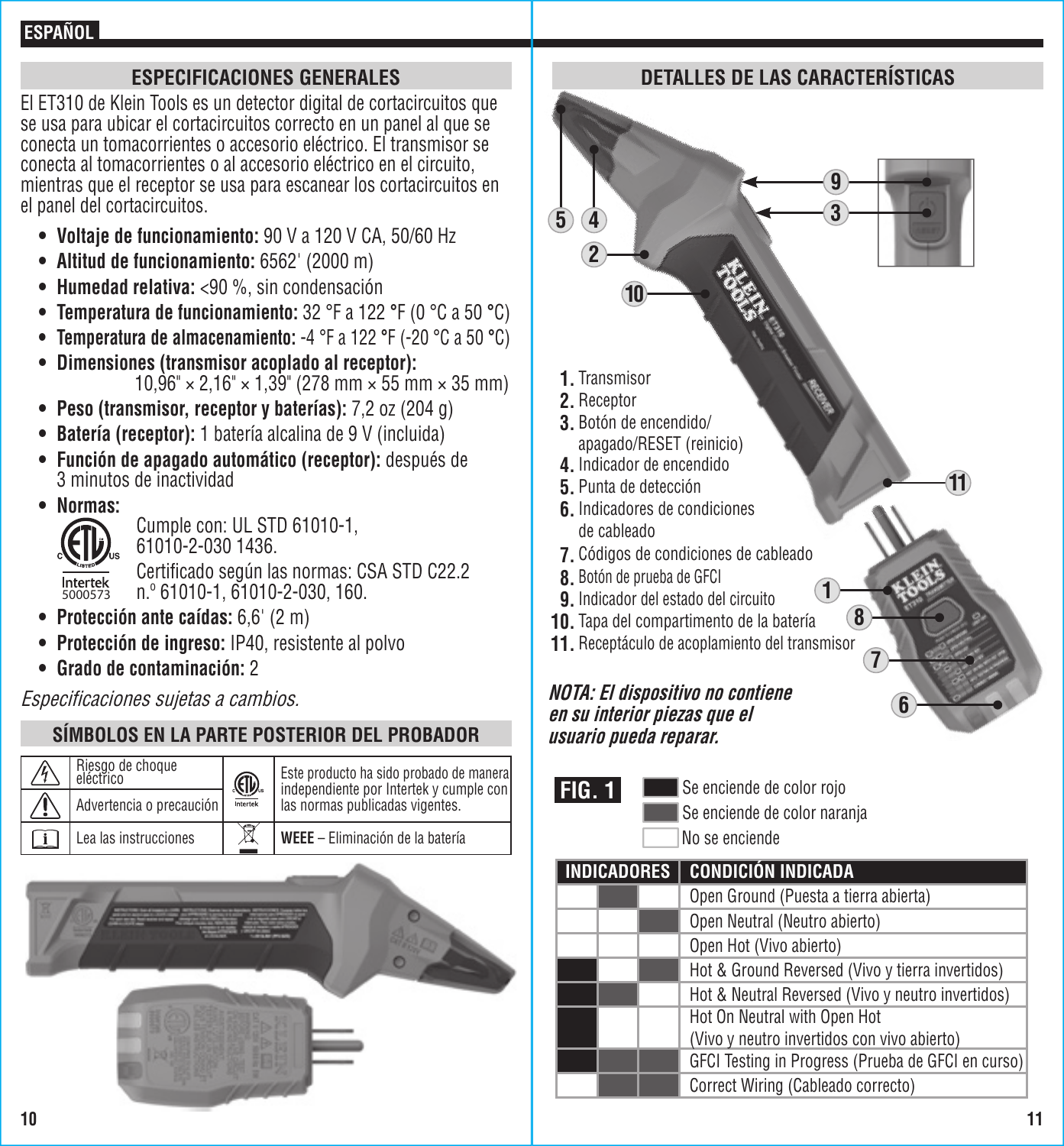#### **ADVERTENCIAS**

#### **Para garantizar un funcionamiento y servicio seguros del probador, siga estas instrucciones. El incumplimiento de estas advertencias puede provocar lesiones graves o la muerte.**

- No seguir estas instrucciones puede dar lugar a lesiones graves o mortales.
- Antes de cada uso, verifique siempre el funcionamiento del probador realizando una prueba en un tomacorrientes con corriente conocida y con el cableado correcto.
- **• NO** se debe usar si el probador parece dañado de algún modo.
- El probador está diseñado solo para uso en ambientes interiores.
- El probador está diseñado para ser utilizado con sistemas eléctricos de 120 V CA. NO se debe conectar a suministros eléctricos de mayor voltaje.
- Es posible que otros equipos o dispositivos conectados al circuito sometido a prueba causen interferencia con el probador. Despeje el circuito antes de realizar la prueba.
- Este probador solo detecta problemas de cableado comunes. Siempre consulte a un electricista calificado para solucionar problemas de cableado.
- Si utiliza accesorios para conectar a cables desnudos, asegúrese de que el circuito no esté energizado antes de inspeccionar, colocar o retirar el transmisor.
- Tenga mucho cuidado cuando trabaje cerca de cables desnudos y energizados, especialmente cuando se trabaja con o cerca de un panel de cortacircuitos abierto.

#### **INSTRUCCIONES DE FUNCIONAMIENTO**

#### **ENCENDIDO/APAGADO**

Presione el botón de encendido **<sup>3</sup>** para encender el receptor **<sup>2</sup>** , mantenga presionado el botón de encendido **<sup>3</sup>** para apagar el receptor. Un indicador de color verde **<sup>4</sup>** se encenderá en la punta de detección **<sup>5</sup>** y un pitido intermitente indica que la unidad está encendida. El receptor se apagará automáticamente después de 3 minutos de inactividad. El transmisor **1** funciona con el circuito al insertarlo en un tomacorrientes energizado.

#### **CONDICIONES DE CABLEADO**

**Antes de usar este probador, siempre verifique el funcionamiento apropiado, probando el transmisor en un tomacorrientes conocido energizado y con el cableado correcto.**

#### **INSTRUCCIONES DE FUNCIONAMIENTO**

Inserte el transmisor **1** en el tomacorrientes que se está probando y compare los indicadores condiciones de cableado encendidos **6** con los códigos de condiciones de cableado **<sup>7</sup>** impresos en el transmisor (FIG. 1).

#### **Si el probador indica que el cableado del tomacorrientes no es correcto, comuníquese con un electricista calificado.**

**NOTA:** Las condiciones NO indicadas incluyen, entre otras, la calidad de la tierra, varios cables vivos, inversión de conductores neutros y con puesta a tierra, doble abierto (neutro y tierra) y otras combinaciones de defectos.



**NOTA:** Se deben desenchufar todos los electrodomésticos y equipos conectados al circuito sometido a prueba para ayudar a reducir la posibilidad de que se produzcan lecturas erróneas.

#### **PRUEBA DE GFCI**

**NOTA:** Revise el manual del usuario del dispositivo GFCI para obtener información sobre cómo funciona el dispositivo específico antes de usar este probador.

**NOTA:** Se deben desenchufar todos los electrodomésticos y equipos conectados al circuito sometido a prueba para ayudar a reducir la posibilidad de que se produzcan lecturas erróneas.

**NOTA:** No está diseñado para probar dispositivos con fallas a tierra de 30 mA.

Inserte el transmisor en el tomacorrientes y revise las condiciones de cableado **6** y **7** .

## **Si el probador indica que el cableado del tomacorrientes no es correcto, NO intente probar el dispositivo GFCI. Comuníquese con un electricista calificado.**

Presione el botón GFCI **<sup>8</sup>** en el transmisor **<sup>1</sup>** para probar el dispositivo GFCI.

Después de la prueba:

- Si el dispositivo GFCI se activa, desenergizar el circuito hará que se apaguen los indicadores de Condiciones de presionando su botón de reinicio. Después de reiniciar, el<br>transmisor debe indicar un cableado correcto **6** v **7**. Parece que el dispositivo GFCI funciona correctamente.
- Si el circuito sigue energizado, el dispositivo GFCI no se activará, indicando que puede no estar conectado, instalado o funcionando correctamente. Comuníquese con un electricista calificado.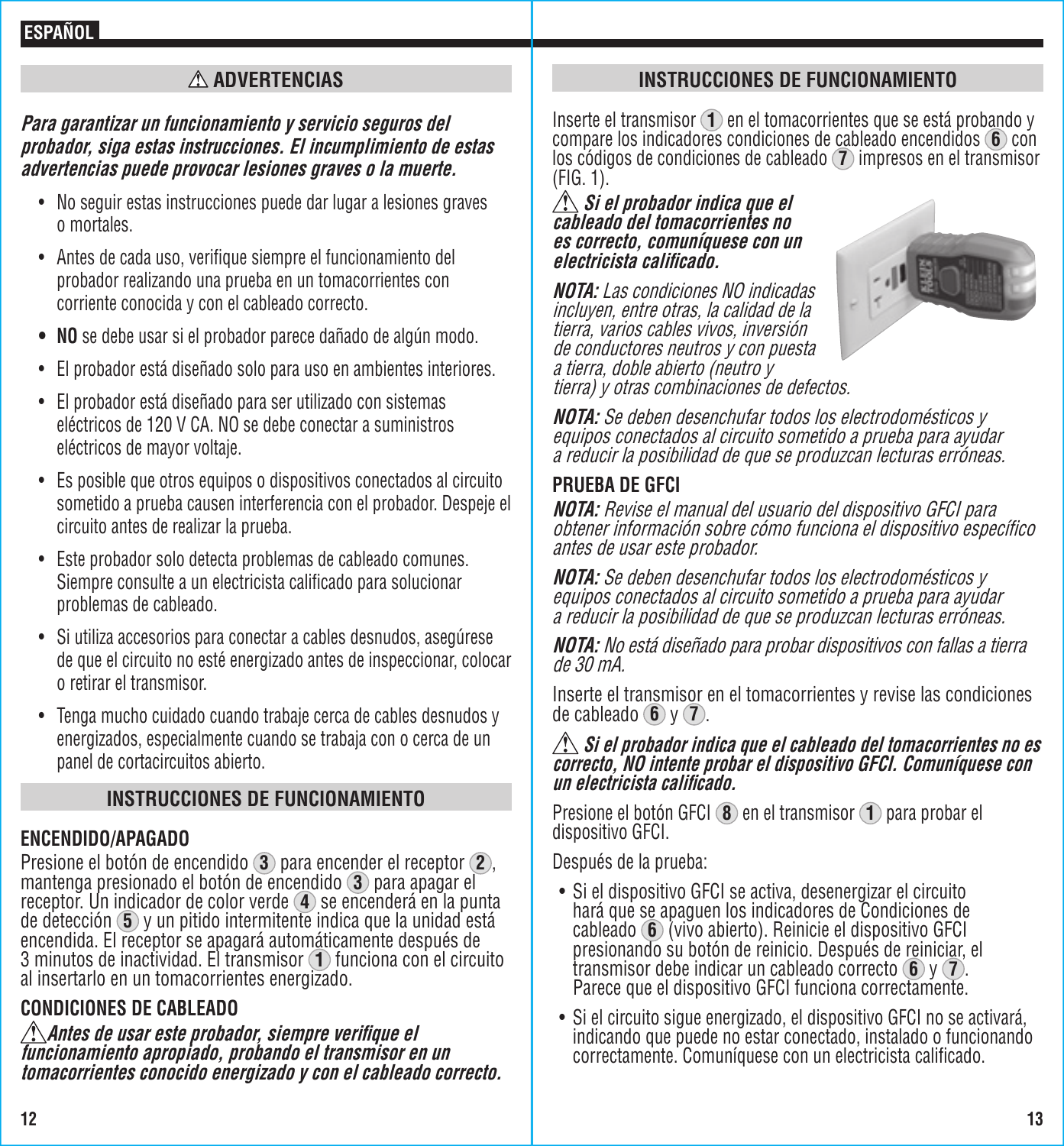#### **INSTRUCCIONES DE FUNCIONAMIENTO**

#### **ENCONTRAR CORTACIRCUITOS**

Inserte el transmisor **1** en el tomacorrientes y revise las condiciones de cableado **6** y **7** . Si el transmisor indica que el tomacorrientes está energizado y con el cableado correcto, use el receptor **2** para escanear los cortacircuitos del panel de cortacircuitos.

#### **Si el probador indica que el ca-bleado del tomacorrientes no es correcto, deje de hacer la prueba y comuníquese con un electricista califi cado.**

Encienda el receptor. Antes de acercarse al panel eléctrico, presione el botón de encendido/apagado/RESET (reinicio) **3** una vez para reiniciar el receptor. Coloque el receptor de manera que la punta de detección **5** esté orientada perpendicularmente hacia los cortacircuitos del panel. Lentamente escanee una vez todos los cortacircuitos del panel, ignorando cualquier indicación visual o audible mientras el receptor está leyendo el panel.

Escanee todos los cortacircuitos una segunda vez. Cuando se acerca al cortacircuitos que está conectado al circuito por medio del transmisor, la frecuencia de los pitidos aumentará. Una vez localizado, el pitido sonará constantemente, el indicador del estado del circuito se encenderá de color rojo **9** , y el indicador verde de la punta de detección **4** se apagará, indicando que se ha encontrado el cortacircuitos correcto.

**NOTA: Si reinicia el receptor, se borrarán los datos de escaneo anteriormente almacenados de un panel previamente 'aprendido'. Siempre reinicie el receptor lejos del panel eléctrico para garantizar que las señales eléctricas no estén siendo detectadas durante la operación de reinicio.**



#### **INSTRUCCIONES DE FUNCIONAMIENTO**

#### **CONECTAR A OTROS ACCESORIOS USANDO ACCESORIOS OPCIONALES (CAT. N.º 69411)**

#### **ACCESORIOS DE ILUMINACIÓN**

Enrosque el adaptador de accesorios de iluminación a un enchufe de iluminación vacío. Conecte el transmisor **1** al adaptador de 3 a 2 clavijas, y conecte este último al adaptador de accesorios de iluminación. Los indicadores en el transmisor indicarán condiciones de cableado con puesta a tierra abierta si el enchufe de iluminación está energizado. Siga las instrucciones en la sección ENCONTRAR CORTACIRCUITOS para encontrar el cortacircuitos correcto.



Adaptador de Adaptador de accesorios de iluminación

**Transmisor 1** 

#### **CABLES DESNUDOS**

El transmisor puede estar conectado a cables desnudos usando el adaptador para cables de tomacorrientes a pinzas tipo cocodrilo. Ajuste cuidadosamente las pinzas tipo cocodrilo a los cables correctos. Inserte el transmisor al tomacorrientes en el adaptador para cables. Los indicadores en el transmisor indicarán condiciones de cableado con puesta a tierra abierta si los cables están energizados. Siga las instrucciones en la sección ENCONTRAR CORTACIRCUITOS para encontrar el cortacircuitos correcto.

#### **Tenga mucho cuidado cuando trabaje cerca de cables desnu-dos y energizados.**

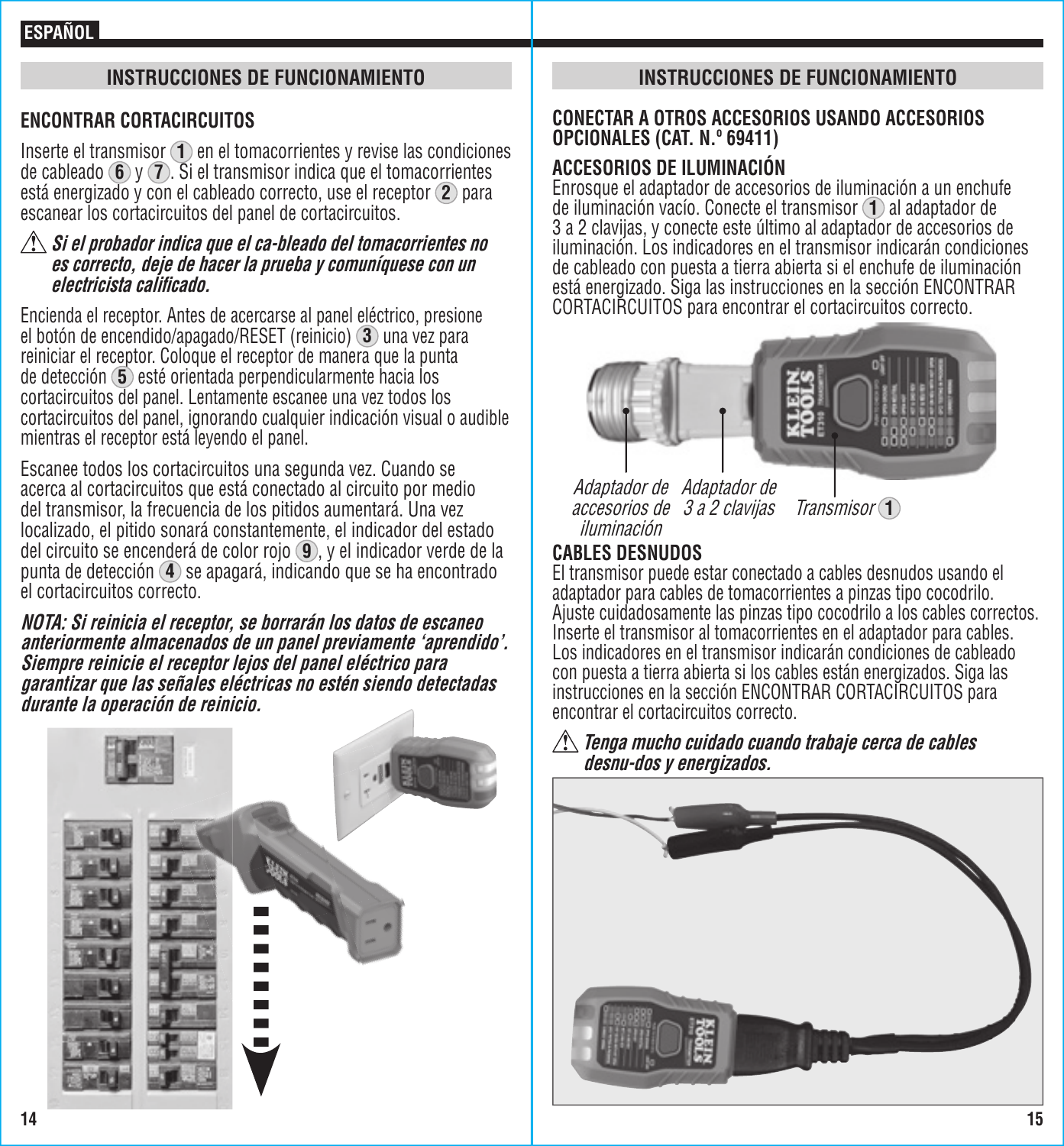#### **ESPAÑOL**

#### **MANTENIMIENTO**

#### **REEMPLAZO DE LA BATERÍA**

Cuando el indicador de encendido **4** parpadea, se debe reemplazar la batería.

- 1. Abra la tapa del compartimento de las baterías **10** desenroscando el tornillo de bloqueo.
- 2. Retire la batería de 9 V gastada y deséchela adecuadamente.
- 3. Reemplace la batería de 9 V, cierre la tapa del compartimento de las baterías y reajuste el tornillo de bloqueo.



#### **LIMPIEZA**

Asegúrese de que la unidad esté apagada y límpiela con un paño limpio y seco que no deje pelusas. **No utilice solventes ni limpiadores abrasivos.** Mantenga el lente del sensor siempre limpio. Si debe retirar partículas sueltas del lente, emplee aire comprimido limpio. El lente también se puede limpiar con un paño suave o hisopo de algodón embebidos en agua, o frotándolo solo con alcohol. Deje que el lente se seque completamente antes de utilizarlo.

#### **ALMACENAMIENTO**

El transmisor **1** puede acoplarse en el receptáculo del transmisor **11** en el receptor **2** para un almacenamiento práctico. Retire la batería cuando el probador no se use por un tiempo prolongado. No lo exponga a la humedad ni a altas temperaturas. Luego de un período de almacenamiento en condiciones extremas que sobrepasen los límites mencionados en la sección Especificaciones generales, deje que el probador vuelva a las condiciones de funcionamiento normales antes de utilizarlo.

#### **GARANTÍA**

**www.kleintools.com/warranty**

#### **ELIMINACIÓN/RECICLAJE**



**16**

No arroje el equipo ni sus accesorios a la basura. Los elementos se deben desechar correctamente de acuerdo con las regulaciones locales. Visite **www.epa.gov** o **www.erecycle.org** para obtener más información.

#### **SERVICIO AL CLIENTE**

**KLEIN TOOLS, INC.**  450 Bond Street Lincolnshire, IL 60069 1-877-775-5346 **customerservice@kleintools.com www.kleintools.com**

## **MANUEL D'UTILISATION**

**Localisateur de disjoncteur numérique**

- **DES INDICATEURS VISUELS ET SONORES PERMETTENT DE LOCALISER AVEC PRÉCISION LE BON DISJONCTEUR**
- **FONCTIONNE AVEC DES TENSIONS DE 90 À 120 V C.A.**
- **DÉTERMINE L'ÉTAT DU CÂBLAGE DANS LES PRISES ÉLECTRIQUES**
- **TESTE LES APPAREILS MUNIS D'UN DISJONCTEUR DE FUITE DE TERRE**







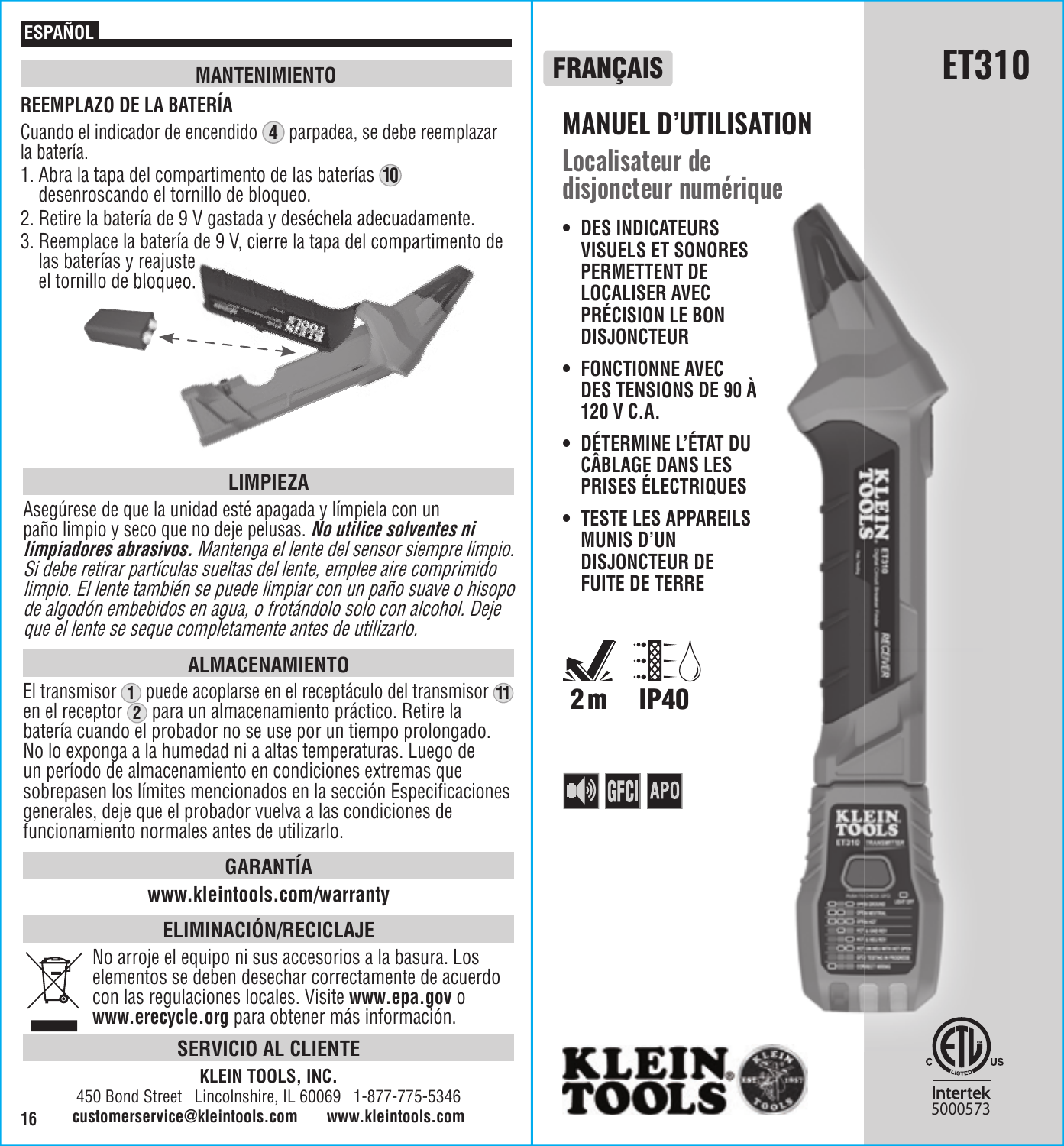#### **CARACTÉRISTIQUES GÉNÉRALES**

Le localisateur de disjoncteur numérique ET310 de Klein Tools est utilisé pour localiser le disjoncteur auquel une prise électrique ou un appareil est raccordé dans un panneau de disjoncteurs. L'émetteur est connecté à la prise ou à l'appareil électrique dans le circuit tandis que le récepteur est utilisé pour balayer les disjoncteurs dans le panneau.

- **Tension de fonctionnement :** 90 V à 120 V c.a. à 50/60 Hz
- **Altitude de fonctionnement :** 2 000 m (6 562 pi)
- **Humidité relative :** < 90 % sans condensation
- **Température de fonctionnement :** 0 **°**C à 50 **°**C (32 **°**F à 122 **°**F)
- **Température d'entreposage :** -20 **°**C à 50 **°**C (-4 **°**F à 122 **°**F)
- **Dimensions (émetteur branché dans le récepteur) :**  278 mm x 55 mm x 35 mm (10,96 po x 2,16 po x 1,39 po)
- **Poids (émetteur, récepteur et pile) :** 204 g (7,2 oz)
- **Pile (récepteur) :** 1 pile alcaline de 9 V (incluse)
- **Arrêt automatique (récepteur) :** Après 3 minutes d'inactivité
- **Normes :**



 Conforme aux normes : UL 61010-1, 61010-2-030 1436.

 Certifié conforme aux normes : CSA C22.2 nº 61010-1, 61010-2-030, 160.

- **Protection contre les chutes :** 2 m (6,6 pi)
- **Protection contre les infiltrations : IP40 résistant à la poussière**
- **Niveau de pollution :** 2

Les caractéristiques techniques peuvent faire l'objet de modifications.

#### **SYMBOLES AU DOS DU TESTEUR**

| Risque de choc électrique         | <b>⊕</b><br>ntertek | Ce produit a été testé de manière<br>indépendante par Intertek et répond aux<br>exigences des normes applicables. |
|-----------------------------------|---------------------|-------------------------------------------------------------------------------------------------------------------|
| Avertissement ou mise<br>en garde |                     |                                                                                                                   |
| Lire les instructions             |                     | <b>DEEE</b> - mise au rebut de la pile                                                                            |



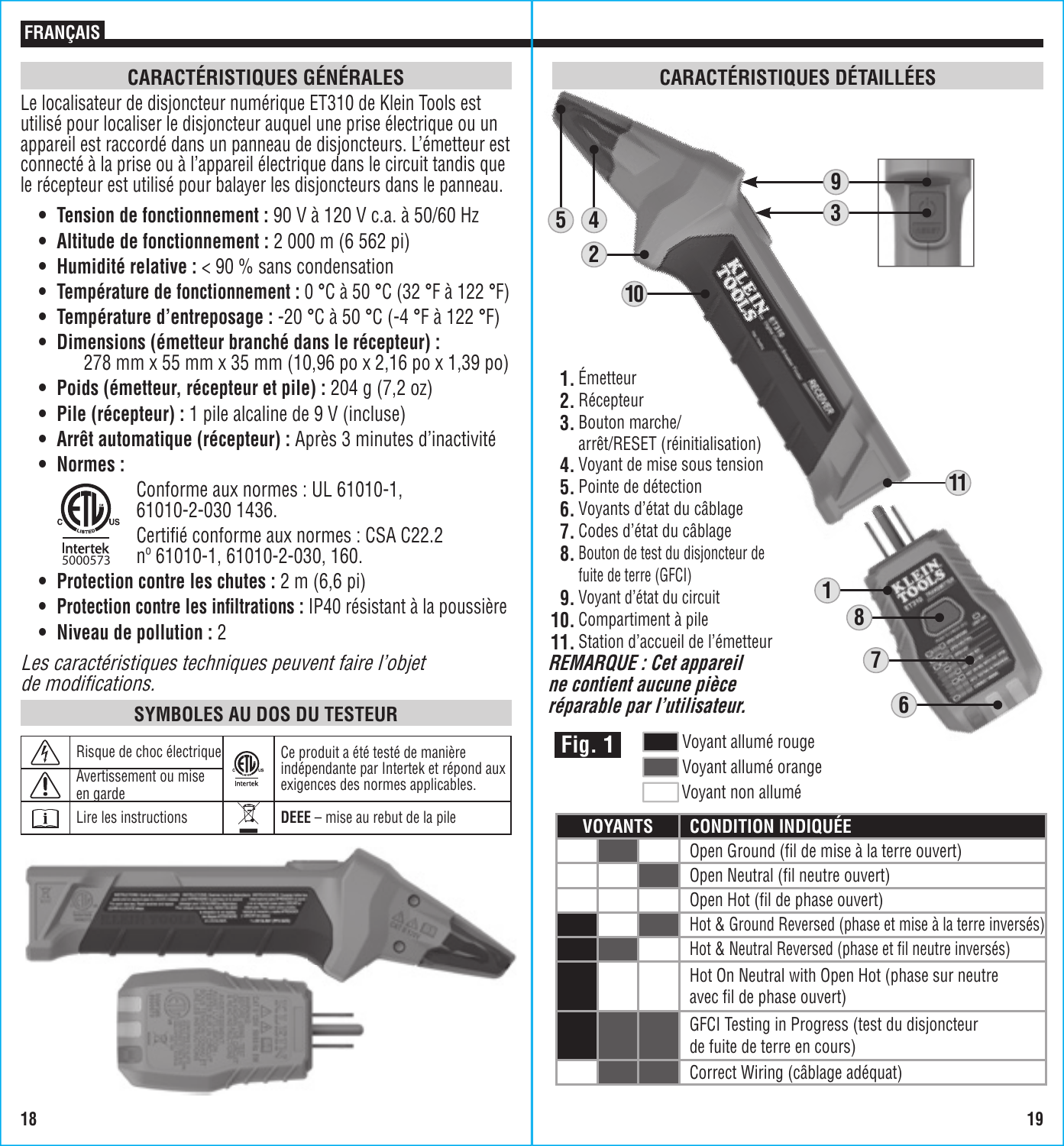#### **AVERTISSEMENTS**

#### **Pour garantir une utilisation et un entretien sécuritaires de l'appareil, suivez ces instructions. Le non-respect de ces avertissements peut entraîner des blessures graves, voire la mort.**

- Le non-respect des directives pourrait entraîner des blessures graves, voire la mort.
- Avant chaque utilisation, vérifiez toujours le fonctionnement de l'appareil en effectuant un test sur une prise électrique dont le fonctionnement est connu et dont le câblage est correct.
- **N'UTILISEZ PAS** l'appareil s'il semble avoir été endommagé de quelque manière que ce soit.
- Cet appareil est destiné à une utilisation à l'intérieur seulement.
- Le testeur est conçu pour être utilisé avec les systèmes électriques de 120 V c.a.. NE LE BRANCHEZ PAS à des dispositifs électriques à tension plus élevée.
- D'autres équipements ou appareils branchés au circuit vérifié peuvent interférer avec l'appareil; libérez le circuit avant de commencer la vérification.
- Ce testeur ne détecte que les problèmes de câblage les plus fréquents. Communiquez toujours avec un électricien qualifié pour résoudre les problèmes de câblage.
- Si vous utilisez des accessoires pour raccorder des fils nus, assurez-vous que le circuit n'est pas sous tension avant d'inspecter, d'appliquer ou de retirer l'émetteur.
- Faites preuve d'une extrême prudence autour des fils nus et sous tension, en particulier lorsque vous travaillez à l'intérieur ou autour d'un panneau de disjoncteurs ouvert.

#### **INSTRUCTIONS D'UTILISATION**

### **MARCHE/ARRÊT**

Appuyez sur le bouton marche/arrêt **3** pour mettre le récepteur sous tension **2** ; appuyez sur le bouton marche/arrêt **3** et maintenez-le enfoncé pour éteindre le récepteur. Un voyant vert **4** sous forme de bips indique que l'appareil est sous tension. Le récepteur s'éteint automatiquement après 3 minutes d'inactivité. L'émetteur **<sup>1</sup>** est alimenté par le circuit lorsqu'il est inséré dans une prise électrique sous tension.

### **ÉTAT DU CÂBLAGE**

**Avant d'utiliser ce testeur, vérifiez toujours son bon fonctionnement en testant l'émetteur sur une prise électrique connue, sous tension et correctement câblée.**

#### **INSTRUCTIONS D'UTILISATION**

Insérez l'émetteur **<sup>1</sup>** dans la prise électrique à tester et comparez les voyants d'état lumineux du câblage **<sup>6</sup>** avec les codes d'état du câblage **7** imprimés sur l'émetteur (Fig. 1).

#### **Si le testeur indique que le câblage de la prise n'est pas adéquat, consultez un électricien qualifié.**

**REMARQUE :** Les conditions NON indiquées comprennent ce qui suit, sans s'y limiter : qualité de la mise à la terre, multiples fils de phase, inversement des conducteurs neutres



et des conducteurs de mise à la terre, mise à la terre et neutre ouverts et autres combinaisons de défauts.

**REMARQUE :** Tous les électroménagers et l'équipement électrique branchés sur le circuit vérifié doivent être débranchés pour réduire le risque de lecture erronée.

#### **TEST DE DISJONCTEUR DE FUITE DE TERRE**

**REMARQUE :** Consultez le manuel de l'utilisateur de l'appareil muni d'un disjoncteur de fuite de terre pour connaître le fonctionnement de l'appareil avant d'utiliser ce testeur.

**REMARQUE :** Tous les électroménagers et l'équipement électrique branchés sur le circuit vérifié doivent être débranchés pour réduire le risque de lecture erronée.

**REMARQUE :** Non conçu pour tester des dispositifs de protection contre les fuites de terre de 30 mA.

Insérez l'émetteur dans la prise électrique et notez l'état du câblage **6** et **7** .

## **Si le testeur indique que le câblage de la prise n'est pas adéquat, NE TENTEZ PAS de tester l'appareil muni d'un disjoncteur de fuite de terre. Consultez un électricien qualifié.**

Appuyez sur le bouton de disjoncteur de fuite de terre **8** sur l'émetteur **1** pour tester l'appareil muni d'un disjoncteur de fuite de terre.

Après le test :

- Si l'appareil muni d'un disjoncteur de fuite de terre s'est déclenché, ce qui met le circuit hors tension, les voyants d'état du câblage<br>6 seront tous éteints (fil de phase ouvert). Réinitialisez l'appareil muni d'un disjoncteur de fuite de terre en appuyant sur son bouton de réinitialisation. Après la réinitialisation, l'émetteur doit indiquer que le câblage est adéquat **6** et **7** . L'appareil muni d'un disjoncteur de fuite de terre semble fonctionner correctement.
- **20 21** • Si le circuit reste sous tension et que l'appareil muni d'un disjoncteur de fuite de terre ne s'est pas déclenché, cela indique qu'il est peut-être mal câblé, mal installé ou qu'il ne fonctionne pas correctement. Consultez un électricien qualifié.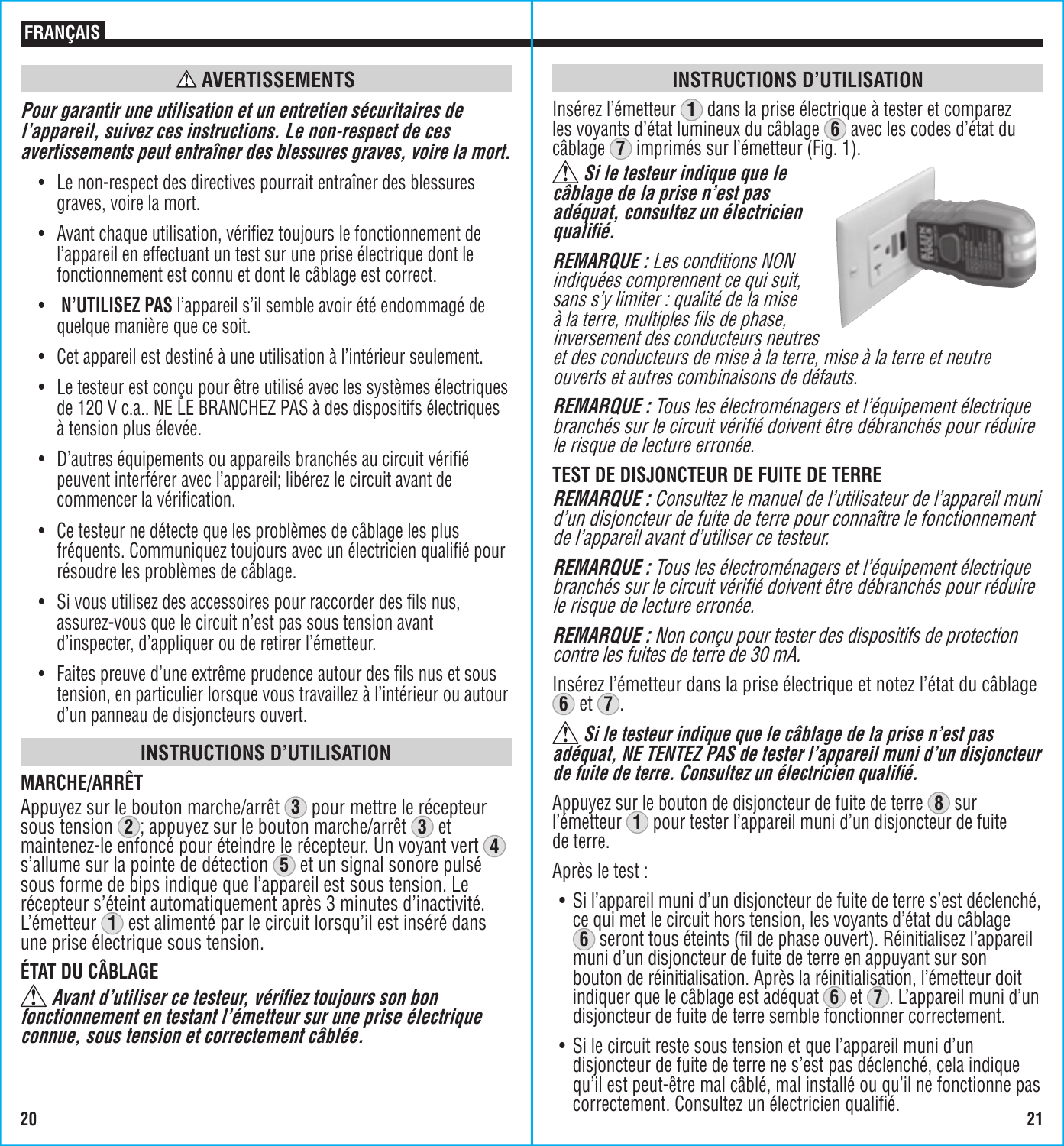#### **INSTRUCTIONS D'UTILISATION**

#### **TROUVER DES DISJONCTEURS**

Insérez l'émetteur **1** dans la prise de courant et notez l'état du câblage **6** et **7** . Si l'émetteur indique que la prise est sous tension et correctement câblée, préparez-vous à balayer les disjoncteurs du panneau de disjoncteurs avec le récepteur **2** .

#### **Si le testeur indique que le câblage de la prise n'est pas**  adéquat, arrêtez le test et consultez un électricien quali-fié.

Allumez le récepteur. Avant d'approcher le tableau électrique, appuyez une fois sur le bouton marche/arrêt/RESET (réinitialisation) **3** pour réinitialiser le récepteur. Positionnez le récepteur de manière à ce que la pointe de détection **5** soit perpendiculaire aux disjoncteurs dans le panneau. Balayez lentement tous les disjoncteurs du panneau une seule fois, en ignorant toute indication sonore ou visuelle pendant que le récepteur lit le panneau.

Balayez tous les disjoncteurs du panneau une deuxième fois. Quand vous approchez du disjoncteur connecté au circuit avec l'émetteur, la fréquence des bips augmente. Une fois le disjoncteur localisé, un bip retentit continuellement, le voyant d'état du circuit **9** s'allume en rouge et le voyant vert dans la pointe de détection **4** s'éteint, indiquant que le bon disjoncteur a été trouvé.

**REMARQUE : La réinitialisation du récepteur efface les données de balayage préalablement stockées après la lecture d'un panneau. Réinitialisez toujours le récepteur à l'écart du panneau électrique pour vous assurer que les signaux électriques ne sont pas détectés pendant l'opération de réinitialisation.**



#### **INSTRUCTIONS D'UTILISATION**

#### **RACCORDEMENT À D'AUTRES APPAREILS À L'AIDE D'ACCESSOIRES EN OPTION (Nº CAT. 69411)**

#### **DOUILLES POUR LAMPE**

Vissez l'adaptateur de douille pour lampe dans une douille pour lampe vide. Connectez l'émetteur **1** à l'adaptateur de 3 à 2 broches et branchez-le à l'adaptateur de douille pour lampe. Les voyants de l'émetteur signalent un câblage de mise à la terre ouvert si la douille pour lampe est sous tension. Suivez les instructions de la section « Trouver des disjoncteurs » pour trouver le bon disjoncteur.



Adaptateur de

Adaptateur de douille pour lampe

3 à 2 broches Émetteur **1**

#### **FILS NUS**

L'émetteur peut être raccordé aux fils nus à l'aide de l'adaptateur de prise à pinces crocodile pour fils. Attachez soigneusement les pinces crocodile aux bons fils. Insérez l'émetteur dans la prise de l'adaptateur pour fils. Les voyants de l'émetteur signalent un câblage de mise à la terre ouvert si les fils sont sous tension. Suivez les instructions de la section « Trouver des disjoncteurs » pour trouver le bon disjoncteur.

#### **Faites preuve d'une extrême pru-dence lorsque vous travaillez autour des fi ls nus et sous tension.**